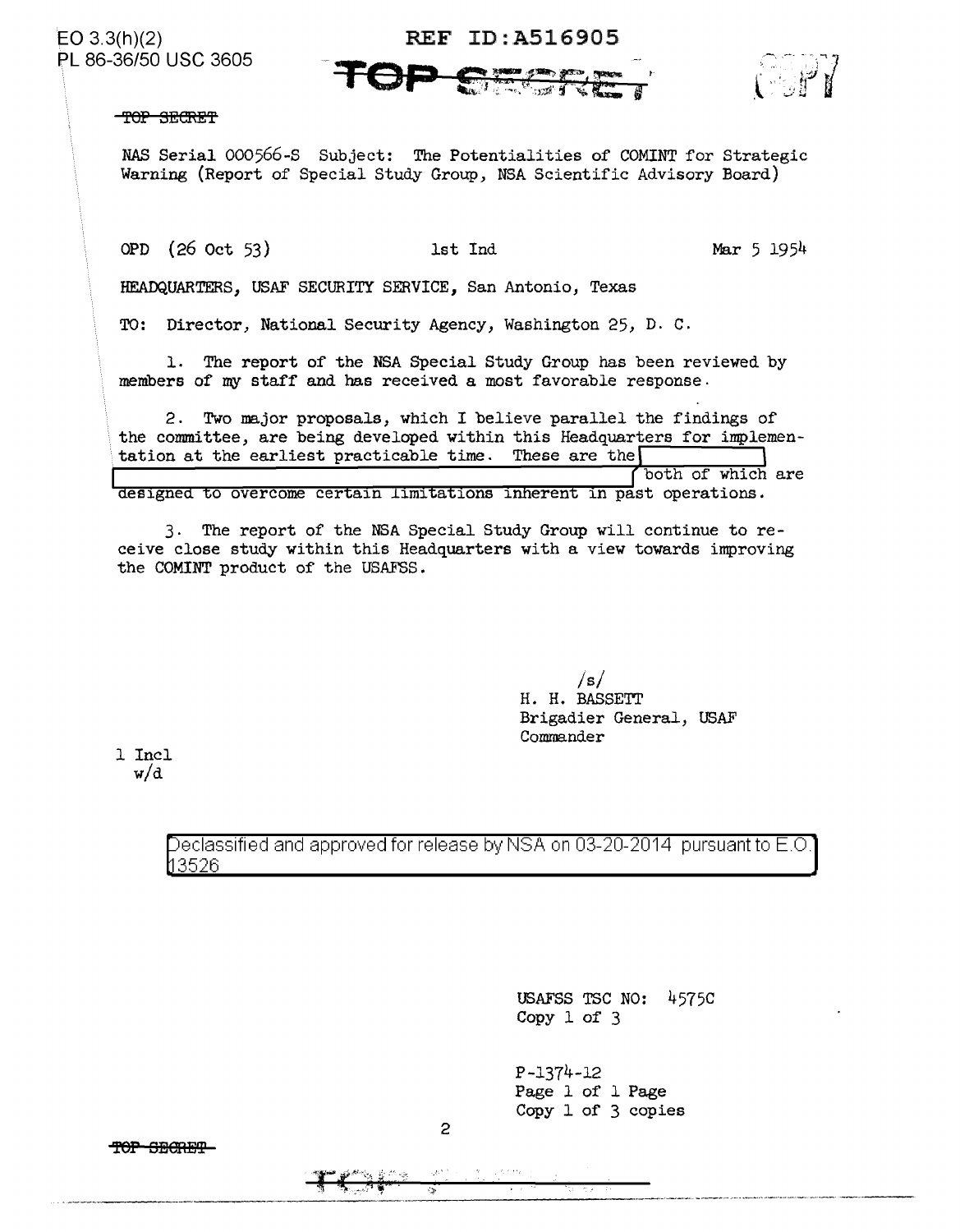

DEPARTMENT OF THE NAVY Office of the Chief of Naval Operations Washington 25: D. C.

> Op-202T/ge 19 Nov 1953

From: Chief of Naval Operations To: Director, National Security Agency

Subj: Delayed reply to correspondence

Ref: (a) NSA ltr Ser 000566-S of 26 Oct 1953 with enclosure

- 1. This will acknowledge receipt of reference (a).
- 2. Reply will be delayed for the following reasons:

Recommendations made and inadequancies mentioned in the enclosure will require further study.

3· It is expected that a reply will be mailed by 15 Jan 1954.

 $/s/$ GIFFORD GRANGE Captain, U.S. Navy Assistant Head, Security Branch Naval Communications Division By direction